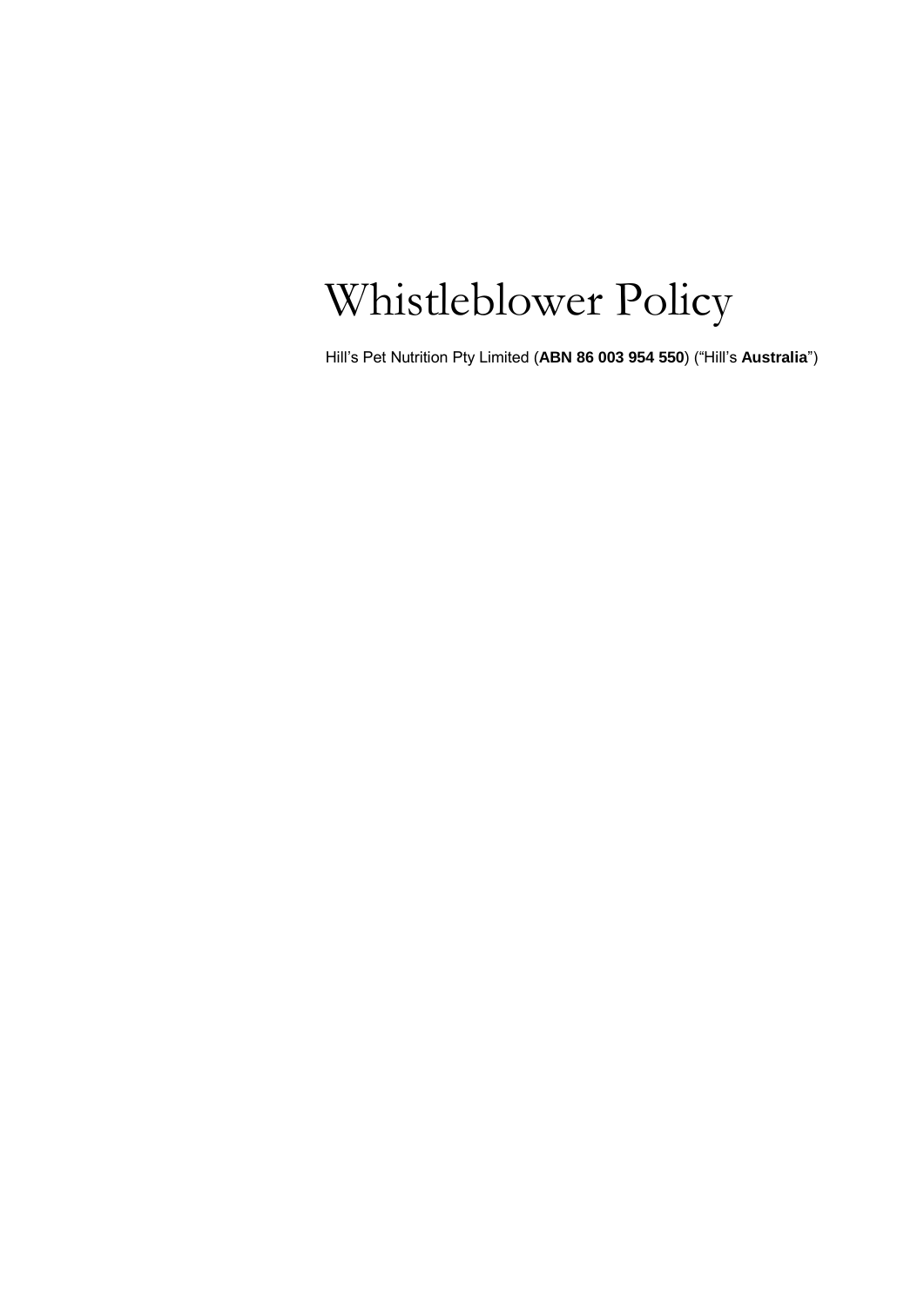## **1 Purpose**

Hill's Australia is committed to upholding the highest standards of integrity, fairness and ethical conduct.

Hill's Australia recognises that whistleblower protection is an important element in detecting corrupt, illegal or other undesirable conduct.

By implementing this Whistleblower Policy ("**Policy**"), the Board and senior management of Hill's Australia want to encourage "Speaking Up" and the raising of genuine concerns about potential misconduct, malpractice, irregularities or any other behaviour which is dishonest, corrupt, illegal or inconsistent with any of Hill's Australia's values or policies. A failure to Speak Up exposes Hill's Australia to risks and undermines our workplace culture and core values.

The purpose of this policy is to:

- encourage genuine concerns about serious wrongdoing to be raised in good faith as soon as possible;
- create a supportive environment where our people feel safe to Speak Up. Hill's Australia will not tolerate anyone being discouraged from Speaking Up or being disadvantaged or victimised because they want to Speak Up or they have done so; and
- comply with legislative requirements to ensure statutory protection is afforded to individuals who make a report that qualifies for protection under the *Corporations Act 2001* (Cth) ("**Corporations Act**") and *Tax Administration Act 1953* (Cth) ("**Tax Administration Act**").

## **2 Who can make a report under this Policy?**

This Policy applies to you if you are (or have been):

- an employee or officer (including a director) of Hill's Australia, including current and former employees who are permanent, part-time, fixed-term or temporary, interns, secondees and managers;
- a contractor or supplier of services or goods and service providers (whether paid or unpaid) to Hill's Australia including an individual who is or has been employed or contracted by such a contractor, supplier or service provider;
- an associate of Hill's Australia ; or
- a spouse, relative or dependent of any of the people mentioned above.

## **3 What matters should be reported?**

#### **3.1 Disclosable matters**

It is not possible to provide an exhaustive list of the activities that should be reported ("**Disclosable matters**") for the purposes of this Policy.

Generally, Disclosable Matters that should be reported for the purposes of this Policy include any conduct of any person connected with Hill's Australia, which you have reasonable grounds to suspect is: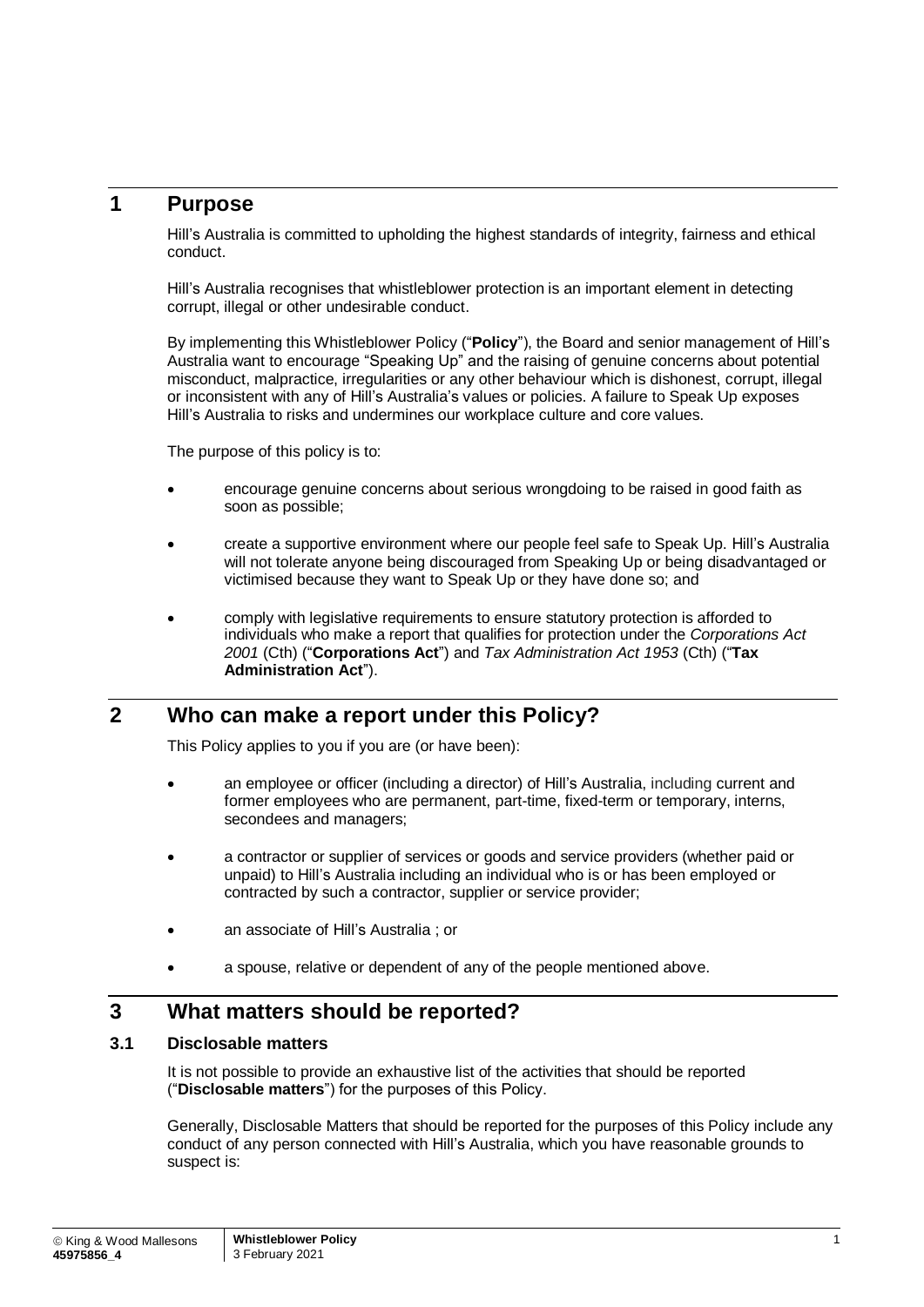- misconduct or an improper state of affairs (for these purposes misconduct includes fraud, negligence, default, breach of trust and breach of duty) in relation to Hill's Australia;
- dishonest, fraudulent, corrupt, including bribery or other activity in breach of this Policy;
- an offence under Commonwealth or State laws which is punishable by imprisonment for a period of 12 months or more;
- a contravention of Commonwealth or State laws including (without limitation) the Corporations Act, any laws administered by the Australian Securities and Investments Commission ("**ASIC**") or the Australian Prudential Regulation Authority ("**APRA**"), the *Competition and Consumer Act 2010* (Cth), the *Income Tax Assessment Act 1936* (Cth) or the *Privacy Act 1988* (Cth), anti-bribery or anti-money laundering laws; or
- involves engaging in or threatening to engage in detrimental conduct against a person who has made a disclosure under this Policy or is believed or suspected to have made, or be planning to make, a disclosure.

Disclosable Matters can also include conduct which does not involve a contravention of a particular law, even if the information suggests a significant risk to public safety or stability in the financial system. For example, if the information would be of interest to a regulatory authority or suggest a risk of customer or consumer harm.

You should be aware that a report about a Disclosable Matter will only qualify for protection if you are a person to whom this Policy applies and you report a concern in accordance with Section 4 of this Policy. In some circumstances, reports which do not relate to a Disclosable Matter may still be protected under other legislation, such as the *Fair Work Act 2009* (Cth).

If you are unsure if you are covered by this Policy or if the matter you want to report is a Disclosable Matter, you should reach out to the Whistleblower Protection Officer ("**WPO**") (see below) or otherwise seek independent legal advice.

## **3.2 Personal work-related grievances**

A Disclosable Matter does not generally include a personal work-related grievance in relation to your employment, or former employment, with Hill's Australia (such as in relation to employment terms, interpersonal conflict with other employees, disciplinary or performance management process or termination of employment) and should be reported through the other mechanisms Hill's Australia has established to receive these complaints.

Specifically, reports or complaints relating to your personal circumstances should be directed to your manager or to a member of the Human Resources team.

There may be some instances where a personal work-related grievance also has significant implications for Hill's Australia. For example, if it includes information about misconduct beyond your personal circumstances or demonstrates a systemic issue or that Hill's Australia has breached employment or other laws punishable by imprisonment for a period of 12 months or more, or engaged in conduct that represents a danger to the public. When this is determined to be the case by the WPO, your report will be considered to be a Disclosable Matter and handled in accordance with this Policy.

## **4 How do I report a concern?**

A number of resources are provided to facilitate your ability to seek advice, ask questions or raise concerns. These resources include your manager, Human Resources, Global Ethics & Compliance, Employee Relations, Legal and the Colgate-Palmolive EthicsLine.

However, if you wish to qualify for statutory protection, you must make a report via the designated specific eligible recipients identified below whose role it is to receive reports that qualify for protection under the Corporations Act (and Tax Administration Act, where relevant) ("**Whistleblower Report**").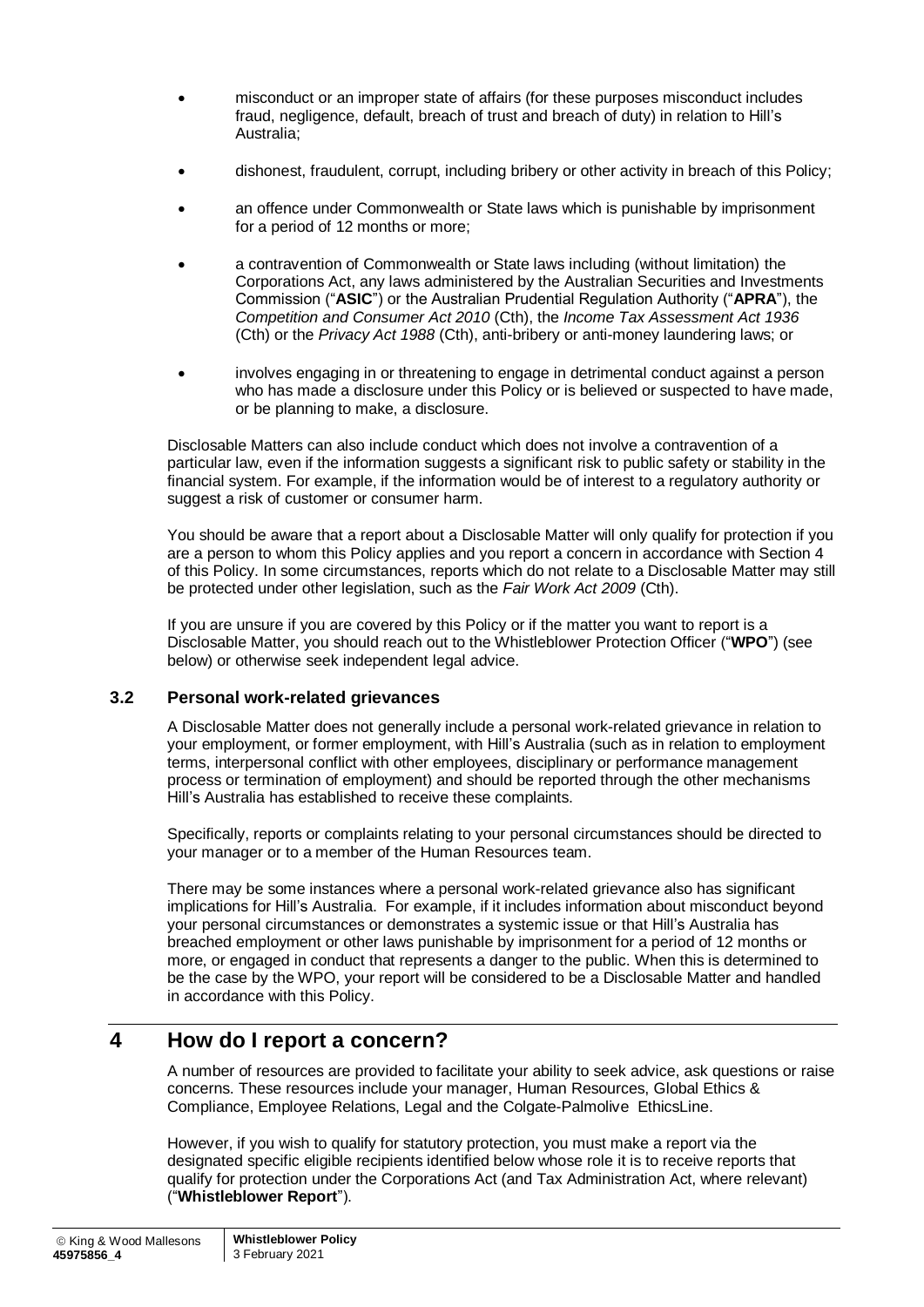While Hill's Australia encourages you to report Disclosable Matters to an internal eligible recipient in the first instance so that any wrongdoing can be immediately identified and addressed. You can also make a Whistleblower Report directly to external recipients as set out in Section 4.5 and still qualify for statutory protection. However, using one of these external mechanisms means your Whistleblower Report will not be handled in accordance with this Policy.

#### **4.1 How to make a report internally**

If you want to make a Whistleblower Report you can do so by an email, letter, web tool, voicemail or phone call to one of the eligible recipients identified below.

Where you send an email or a letter, the subject of that correspondence should make it clear that it is being made as a Whistleblower Report under this Policy.

A Whistleblower Report made to the EthicsLine, or an officer or senior manager of Hill's Australia and its related bodies corporate will be escalated to the WPO referred to below. By making a Whistleblower Report to any of these eligible recipients, you are taken to have consented to the details of your Whistleblower Report (including your identity, unless you elect to remain anonymous) being provided to the WPO and handled in accordance with this Policy.

Information received from you in a Whistleblower Report will be kept confidential to the extent possible to meet legal and regulatory requirements and any disclosures which are required to properly investigate the information. In particular, Hill's Australia may disclose the information received to appropriate regulatory authorities, law enforcement bodies or to other persons as it considers necessary for the purpose of conducting an investigation into the information. Further details regarding how information received from you under this Policy will be handled is provided in Sections 5 and 6 below.

## **(a) Whistleblower Protection Officer**

The WPO is responsible for administering this Policy and is best placed to handle Whistleblower Reports in accordance with this Policy.

The contact details of the current WPO is:

#### **Hill's ANZ and Asia Legal, Regional Senior Legal Counsel**

Takashi Toyoshima Takashi\_toyoshima@colpal.com Level 14, 345 George Street Sydney, NSW, 2000 02 9229 5703 +61 410 601 155

The WPO will determine if your Whistleblower Report relates to a Disclosable Matter and the appropriate action to be taken, including whether the Whistleblower Report should be subject to investigation under this Policy.

#### **(b) Colgate-Palmolive EthicsLine**

Hill's EthicsLine is a 24-hour resource which allows you to seek advice, ask questions and raise a Whistleblower Report.

[ethics@colpal.com](mailto:ethics@colpal.com) Colgate-Palmolive 300 Park Ave New York, NY 10022 1-212-310-2330 (Toll Free) (800) 778-6080 (toll free from U.S., Canada and Puerto Rico) 1-(212) 310-2330 (collect from all other locations)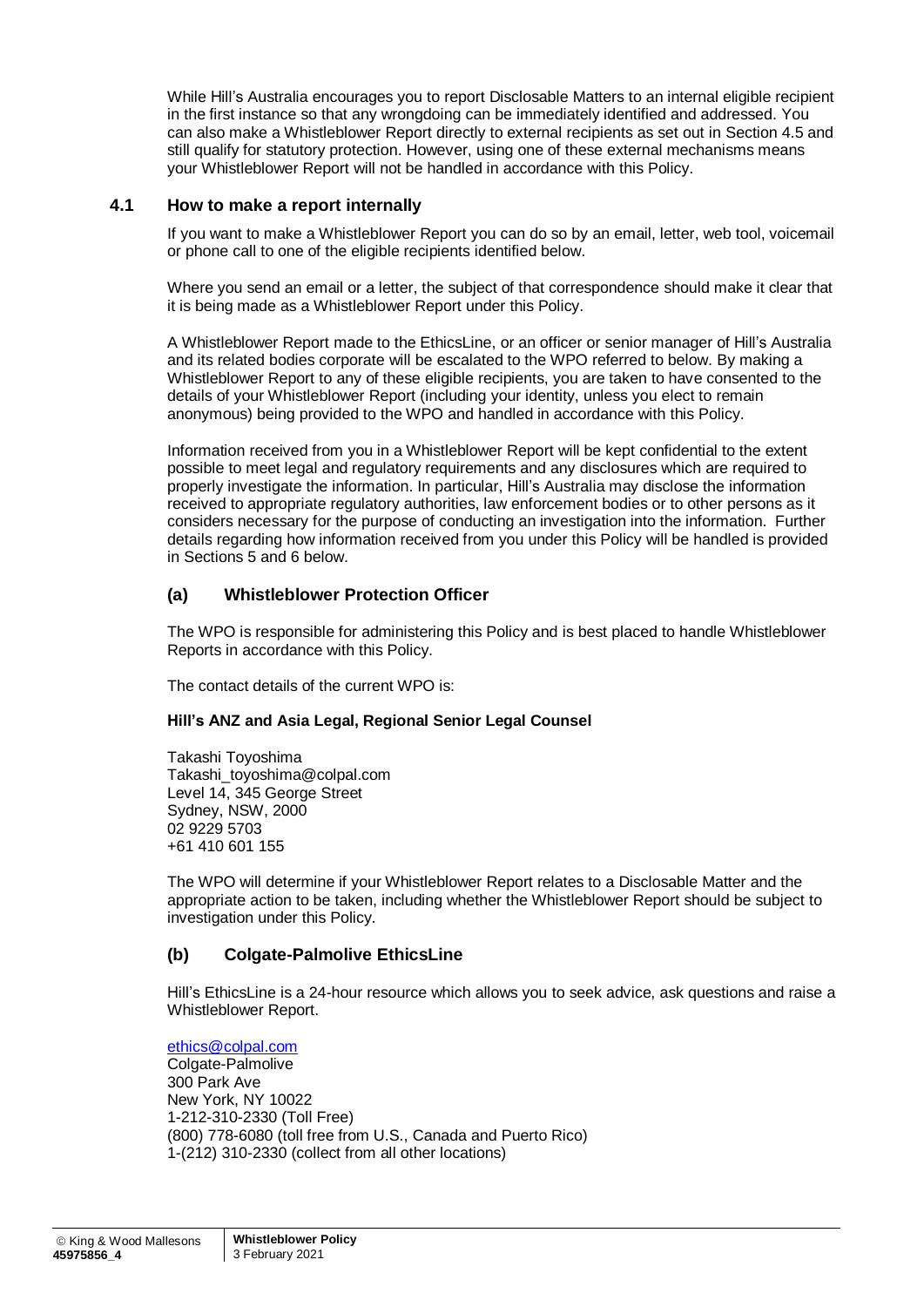#### **4.2 Other officers and senior managers**

You may also make a Whistleblower Report to any officer (including a director) or senior manager within Hill's Australia and its related bodies corporate. The following senior managers have been nominated by Hill's Australia to receive Whistleblower Reports:

#### **General Manager**

Julie Dillon Level 14, 345 George Street Sydney, NSW, 2000 02 9229 5601 julie\_dillon@colpal.com

#### **Human Resources Director**

Joanne Barkl Level 14, 345 George Street Sydney, NSW, 2000 02 9229 5600 [joanne\\_barkl@colpal.com](mailto:joanne_barkl@colpal.com)

#### **4.3 Supporting documentation**

For a Whistleblower Report to be investigated, it must contain sufficient information to form a reasonable basis for investigation. For this reason, when you make a Whistleblower Report, you should provide as much information as possible.

While Hill's Australia does not expect you to have absolute proof or evidence of a Disclosable Matter, a Whistleblower Report should show the reasons for your concerns and make full disclosure of the relevant details (including dates, times, location, names of person(s) involved and names of possible witnesses) and supporting documentation known to or available to you, as well as any steps you may have already taken to report the matter elsewhere or to try and resolve the concern.

#### **4.4 Anonymous reports**

You may elect to make a Whistleblower Report anonymously. You can choose to remain anonymous while making a Whistleblower Report, over the course of the investigation and after the investigation is finalised. You can also refuse to answer questions that you feel could reveal your identity at any time, including during follow-up conversations.

Hill's Australia will respect your right not to identify yourself. However, if you choose to make a report anonymously, this may hinder Hill's Australia's ability to fully investigate the matter. You are encouraged to disclose your identity so your Whistleblower Report can be fully investigated and to ensure you are provided with the support and protections contemplated by this Policy.

#### **4.5 Other options for reporting**

You can also make a report directly to:

- (a) ASIC;
- (b) APRA;
- (c) any other prescribed Commonwealth body;
- (d) an auditor of Hill's Australia and its related bodies corporate, or a member of an audit team conducting an audit of Hill's Australia and its related bodies corporate; or
- (e) a legal practitioner for the purposes of obtaining legal advice or legal representation about the operation of the whistleblower laws in the Corporations Act.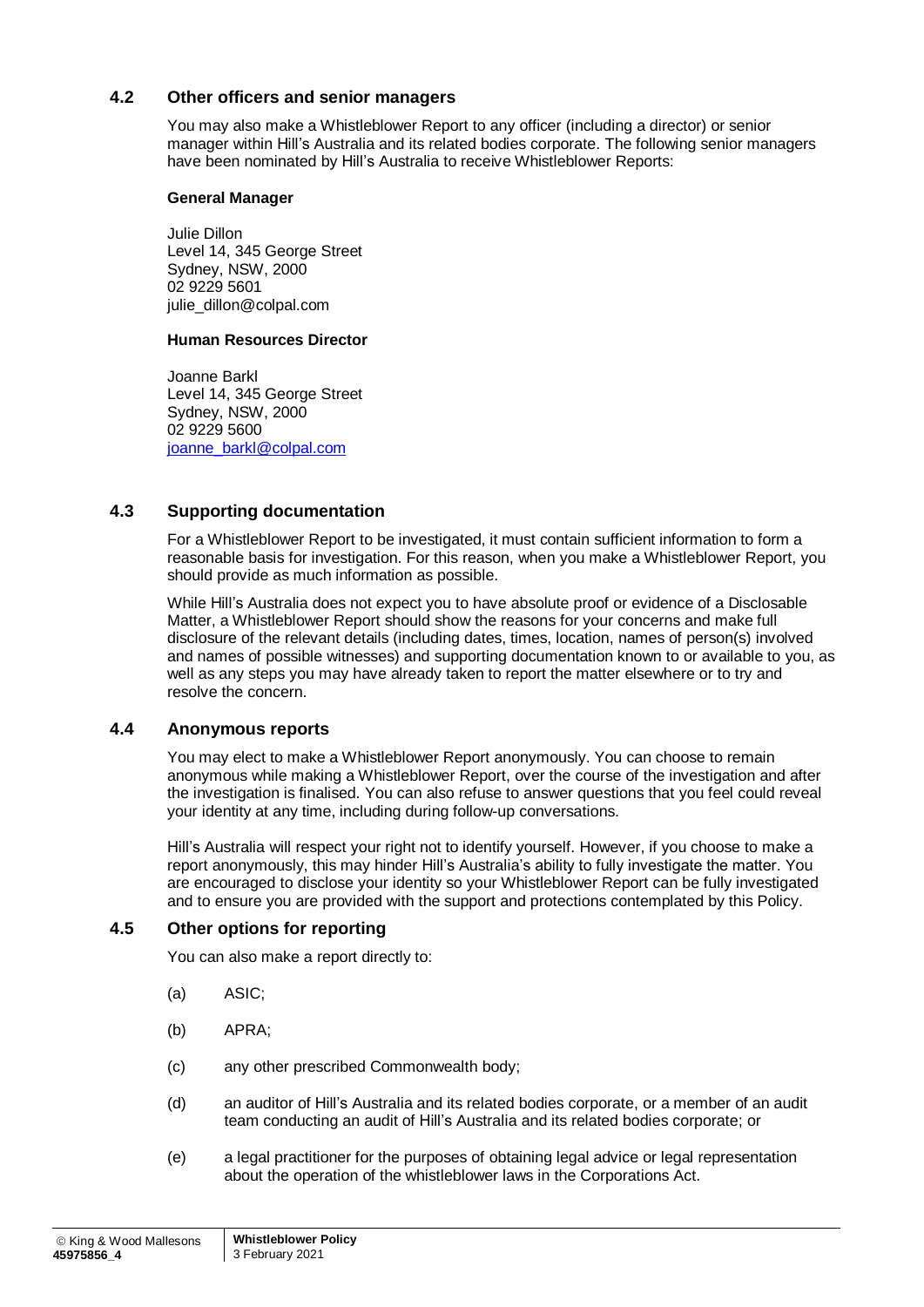The Corporations Act also provides protections for public interest disclosures and emergency disclosures to journalists and members of Commonwealth, State or Territory parliaments which meet specific requirements prescribed by the Corporations Act. To qualify for such protection, a disclosure must have previously been made to ASIC, APRA or another prescribed body and written notice provided to the body to which the disclosure was made. In the case of a public interest disclosure at least 90 days must have passed since the previous disclosure. Before making any such disclosure, you should contact an independent legal advisor to obtain advice about the relevant requirements for these type of reports.

#### **4.6 No adverse treatment**

You will not be subject to adverse discrimination or disadvantage in your employment with Hill's Australia in response to making a Whistleblower Report where there are reasonable grounds for doing so, even if it is subsequently determined to be incorrect or is not substantiated. Further details of the protections available to you are provided in Section 6 below.

However, if you make a deliberate false report you will not be eligible for any protection under this Policy or under the Corporations Act (and Taxation Administration Act, where appropriate). Deliberate false reports can damage the reputation of Hill's Australia or an individual implicated in the report, and such matters will be treated very seriously under Hill's Australia's disciplinary policies and processes.

For further information regarding Colgate-Palmolive Australia's non-retaliation policy, visit [https://www.colgatepalmolive.com/en-us/core-values/our-policies/non-retaliation-policy.](https://www.colgatepalmolive.com/en-us/core-values/our-policies/non-retaliation-policy)

# **5 How is a report investigated?**

#### <span id="page-5-0"></span>**5.1 Process for investigating reports**

Provided sufficient information is provided by you, your Whistleblower Report will be reviewed by the WPO to determine whether it qualifies for protection, falls under this Policy and if an investigation is required.

Where an investigation is determined by the WPO to be required, it will be investigated as soon as practicable. In most instances, investigations will be conducted by an internal Whistleblower Investigations Officer ("**WIO**") appointed by the WPO. However, there may be occasions where external investigators are used to conduct investigations.

The investigation process and timeframe will depend on the nature of the Disclosable Matter and the amount of information you provide. If there is insufficient information to warrant further investigation or the initial investigation immediately identifies that no further investigation is warranted, you will be informed at the earliest opportunity.

Following an investigation, the WIO may produce, or require the production of an investigation report. Circulation of any investigation report (while preserving confidentiality in accordance with the Policy and legislative requirements) will be restricted to individuals who will be involved in determining any action to be taken.

Wherever possible, you will be kept informed of the progress of the investigation subject to privacy and confidentiality obligations. The frequency and detail of any updates will depend on the nature of the Disclosable Matter and the contact information you provide. Typically, you will be contacted through the channel used for making your original Whistleblower Report (including through anonymous channels). As a general rule, you will be informed of the results of an investigation as soon as the investigation is finalised and acted upon. However, in some circumstances, privacy, confidentiality or other constraints may limit the feedback that can be provided to you.

To avoid jeopardising an investigation, you are required to keep confidential the fact that you have made a Whistleblower Report under this Policy (subject to any legal requirements).

Where the WIO substantiates your Whistleblower Report, the persons implicated will be dealt with in accordance with established Hill's Australia's disciplinary procedures. This may result in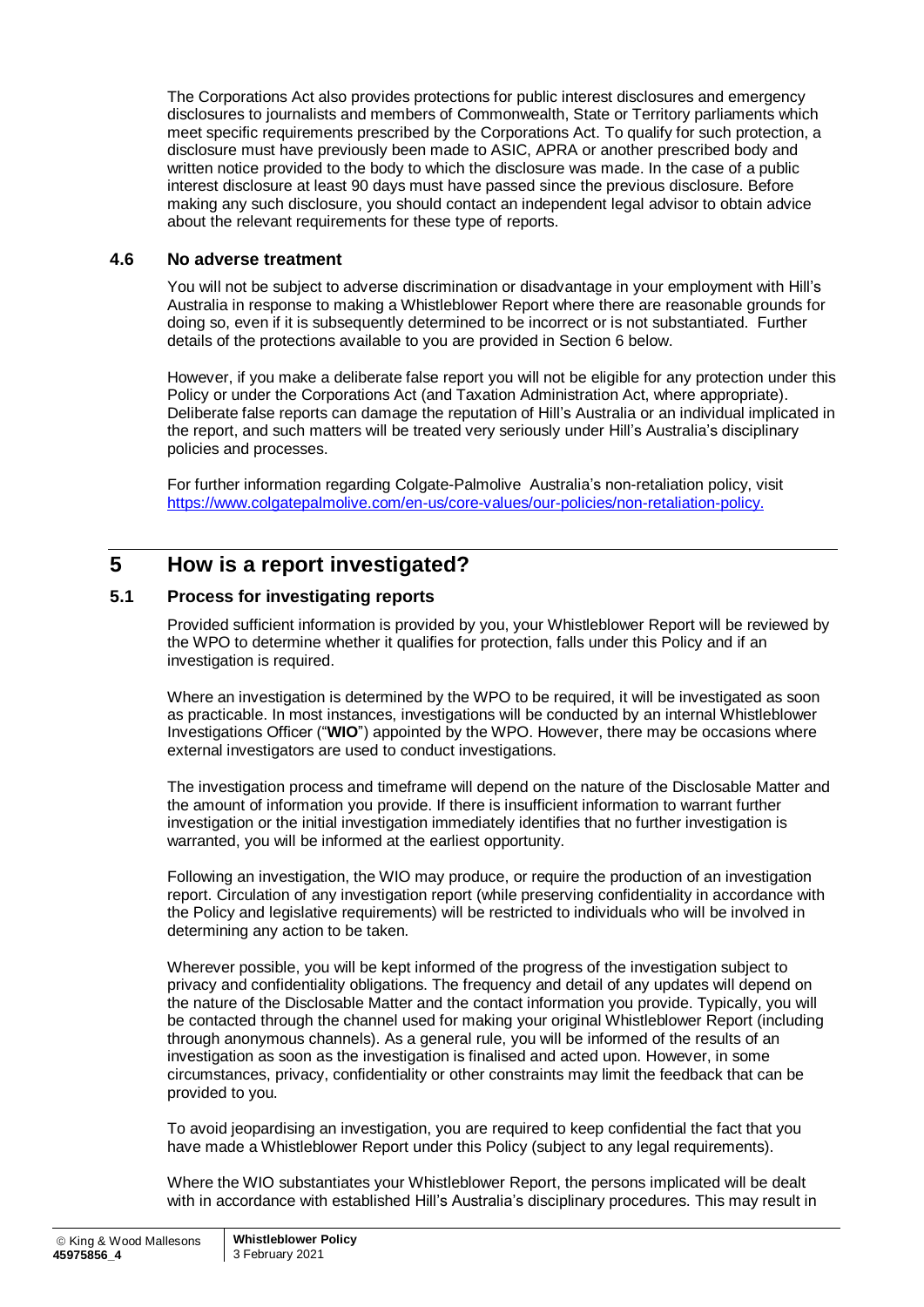disciplinary action, including dismissal. Serious criminal matters will be reported as appropriate to the police or other appropriate regulatory authorities.

#### **5.2 Fair treatment of employees**

Hill's Australia is committed to ensuring the fair treatment of any officer or employee of Hill's Australia who is mentioned in a disclosure made pursuant to this Policy by:

- (a) maintaining the confidentiality of information contained in a Whistleblower Report in accordance with the requirements of this Policy;
- (b) applying the investigation process in Section [5.1](#page-5-0) above;
- (d) providing an individual with an opportunity to respond to any allegations made against them; and
- (e) providing access to the Human Resources team or Hill's Australia's Employee Assistance Program as necessary.

The above measures will apply as general principles but will be subject to any limitations imposed by law and will not require Hill's Australia to take any action which is not permitted by law.

## **6 What protections and support are available?**

Where you have reasonable grounds to suspect a Disclosable Matter within Hill's Australia and make a disclosure under this Policy, you will be entitled to the protections and treatment outlined in this section.

#### **6.1 Statutory protections**

The protections available to you are outlined in Part 9.4AAA of the Corporations Act and include the right to:

- (a) have your identity protected;
- (b) have information provided as part of the disclosure securely and confidentially handled;
- (c) be protected from civil, criminal or administrative liability (including disciplinary action) for making the disclosure; from contractual or other remedies on the basis of the disclosure; and from the admissibility of the information provided in evidence against you;
- (d) be protected from detrimental treatment or any form of victimisation;
- (e) compensation and other remedies (including a right not to be required to pay costs incurred by another person when litigation is commenced); and
- (f) not be required to disclose your identity before any court or tribunal.

However, the protections outlined in this section do not grant immunity for any misconduct you have engaged in that is revealed in your Whistleblower Report.

The protections apply from the time you make Whistleblower Report addressing a Disclosable Matter irrespective of whether you make a Whistleblower Report made internally (for example, to the WPO) or externally or to a legal practitioner, regulatory body or a public interest or emergency disclosure in accordance with the requirements of the Corporations Act.

You may also be eligible to seek compensation and other remedies if you suffer loss, damage or injury in specific circumstances. For example, if Hill's Australia has failed to take reasonable precautions to prevent detrimental treatment suffered by you. You are encouraged to seek independent legal advice in these circumstances, or contact ASIC, APRA or the ATO, as relevant.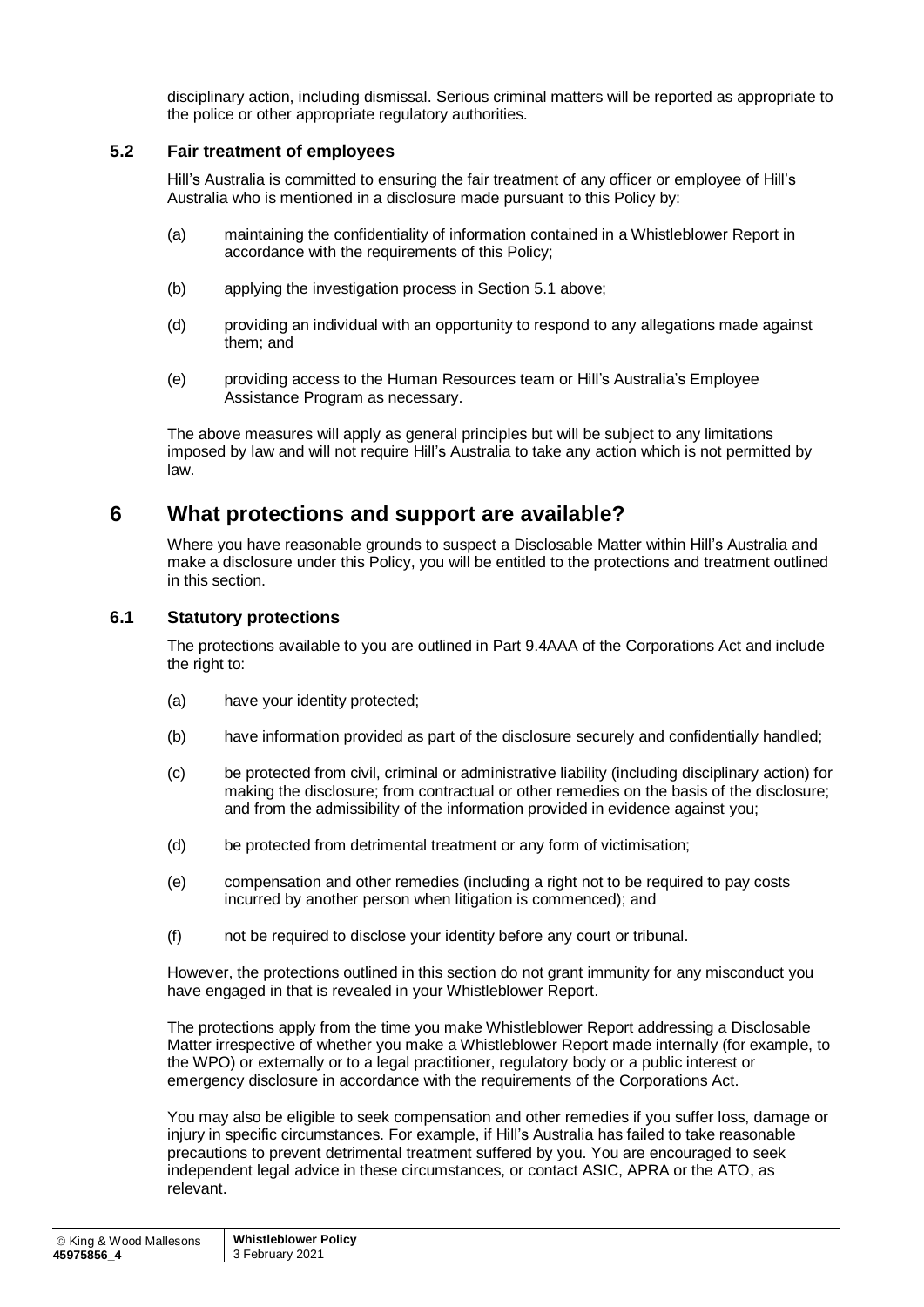If you have any further questions about these protections, you should contact the WPO.

#### **6.2 Reports relating to tax affairs**

The Taxation Administration Act also provides the protections outlined in section 6.1 above if you have reasonable grounds to suspect the information you are reporting indicates misconduct or an improper state of affairs in relation to the tax affairs of Hill's Australia and you consider the information may assist the recipient of the information to perform the functions or duties in relation to the tax affairs of the entity or associate.

For the purpose of qualifying for protection under the Tax Administration Act, you can provide information to the Commissioner of Taxation, any person or agency specified in section 4.5 of this Policy or to any registered tax agent or business activity statement (BAS) agent providing tax agency or BAS services to a Group entity. However, reports made to a senior manager or officer of Hill's Australia under section 4.2 will only qualify for protection if that individual has responsibilities for the tax affairs of Hill's Australia.

#### **6.3 Protection from detrimental treatment**

All reasonable steps will be taken by Hill's Australia to ensure you do not suffer detrimental treatment and are not subject to any form of victimisation because you have made, or propose to make a Whistleblower Report in accordance with this Policy.

Practical steps Hill's Australia will take to protect you from detrimental treatment include:

- assisting you develop strategies to help minimise and manage stress or other challenges that may result from making a Whistleblower Report or any subsequent investigation;
- considering whether you can perform your duties from another location or make other modifications to the way you perform work duties; and
- considering conducting a risk assessment to manage the risk of detriment to you.

Detrimental treatment includes dismissal, injury, demotion, discrimination, harassment, intimidation, disciplinary action, bias, threats or other unfavourable treatment because you made, or propose to make, a Whistleblower Report under this Policy. Detrimental treatment does not include reasonable administrative action (for example, moving your location away from another individual the subject of the Whistleblower Report) or managing unsatisfactory work performance in line with Hill's Australia's performance management framework.

A person who subjects you to detrimental treatment because you have made, or propose to make, a Whistleblower Report will be in breach of this Policy and will be dealt with under Hill's Australia's disciplinary procedures. This is a serious matter which may expose the person to civil and criminal sanctions under the legislation.

If you have any further questions about these protections, you should contact the WPO or otherwise seek independent legal advice.

#### **6.4 Confidentiality**

Hill's Australia is committed to ensuring that Whistleblower Reports are managed in accordance with statutory confidentiality regimes where applicable.

Subject to compliance with any legal reporting requirements, when implementing any process under this Policy, Hill's Australia will:

- (a) not disclose your identity other than in accordance with this Policy;
- (b) ensure that information contained in your Whistleblower Report is only disclosed to the extent necessary to conduct an investigation or administer this Policy or where required for the purpose of obtaining legal advice; and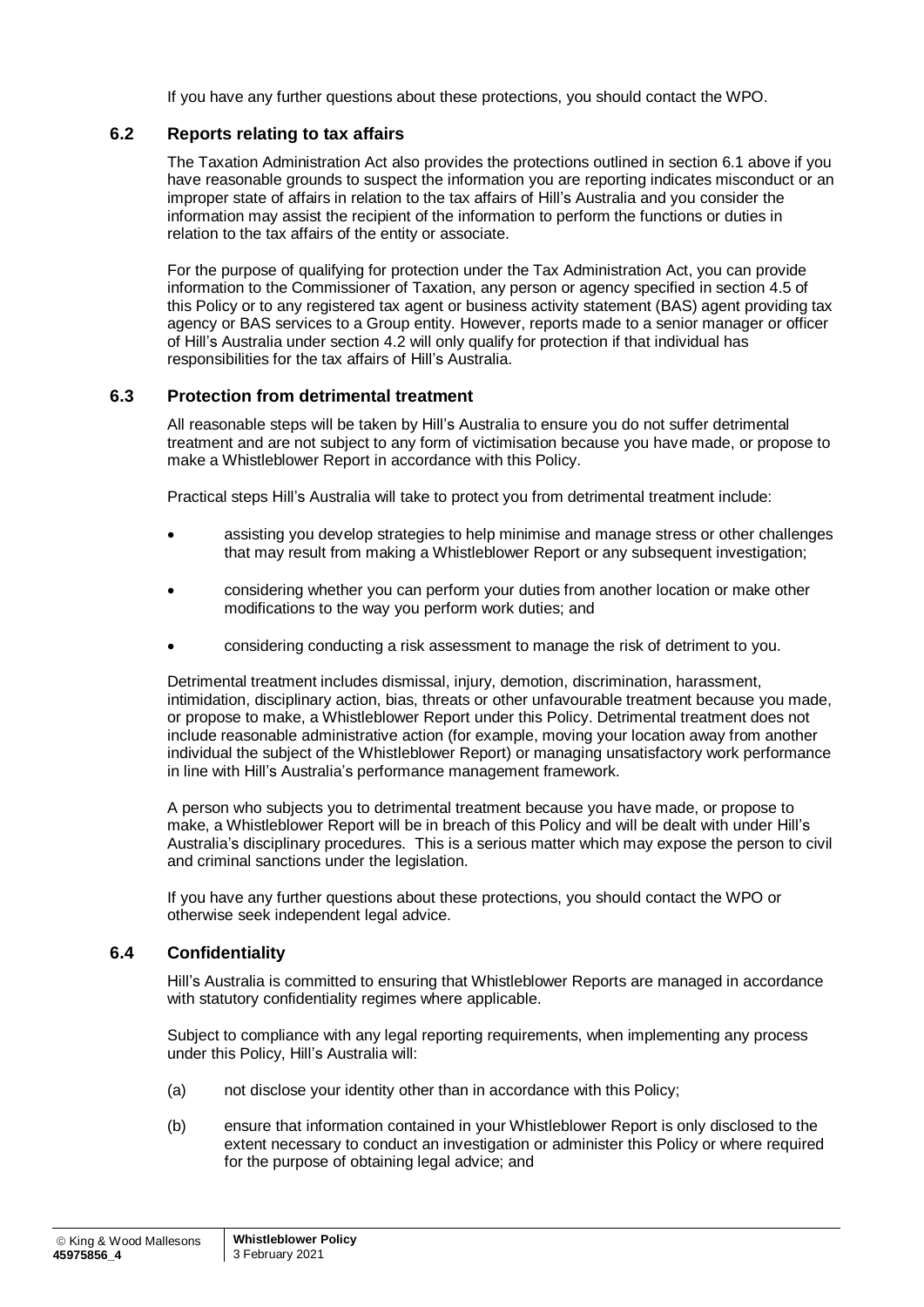(c) take reasonable steps to reduce the risk that you will be identified as part of any process conducted under this Policy.

If you disclose your identity, the only people who will know your details will be the individual to who you made the Whistleblower Report, the WPO, WIO and a restricted number of other people who have access to information recorded under this Policy as outlined in this section.

All information received from you, as well as the fact you have made a disclosure and any record produced as part of an investigation, is held securely. Access will be restricted to those persons required to access the records for the purpose of this Policy or as part of Hill'sAustralia's information technology processes necessary to administer its IT platform or any third party hosting these records. By making a Whistleblower Report under this Policy you consent to your information being recorded and being accessible by these people including your identity (unless you elect to remain anonymous).

Other steps Hill's Australia will take in practice to protect the confidentiality of your identity include, but are not limited to:

- redacting, where possible, personal information or references to you witnessing an event;
- contacting you (where possible) to help identify aspects of your Whistleblower Report that could inadvertently identify you; and
- reminding individuals involved in handling and investigating a Whistleblower Report of confidentiality requirements.

If you choose to disclose your identity, it will not be disclosed to anyone else (other than as set out above) unless:

- (a) Hill's Australia is legally obliged to disclose your identity;
- (b) disclosure is necessary to prevent or lessen a threat to a person's health, safety or welfare; or
- (c) you consent to the disclosure.

Except in circumstances required by law, any unauthorised disclosure of information without your consent will be a breach of this Policy and will be dealt with under Hill's Australia's disciplinary procedures.

If you think there has been a breach of your confidentiality, you can make a complaint under the processes described in section 4. You can also lodge a complaint with a regulator, such as ASIC, APRA or the ATO, for investigation. The Corporations Act and the Taxation Administration Act make it an offence to breach the confidentiality protections which apply to Whistleblower Reports and there are significant penalties for doing so.

#### **6.5 Support for Reporting Persons**

Hill's Australia is also is committed to providing you with appropriate support where you make a Whistleblower Report. The nature of the support that may be offered will depend on your personal circumstances and the details of the Disclosable Matter.

However, examples of the support you receive include:

- (a) the appointment of the WPO who is responsible for ensuring Whistleblower Reports are handled in accordance with the mechanisms in this Policy which are designed to safeguard you;
- (b) the provision of the EthicsLine as outlined in Section 4.1;
- (c) a fair and objective investigation process in accordance with Section 5;